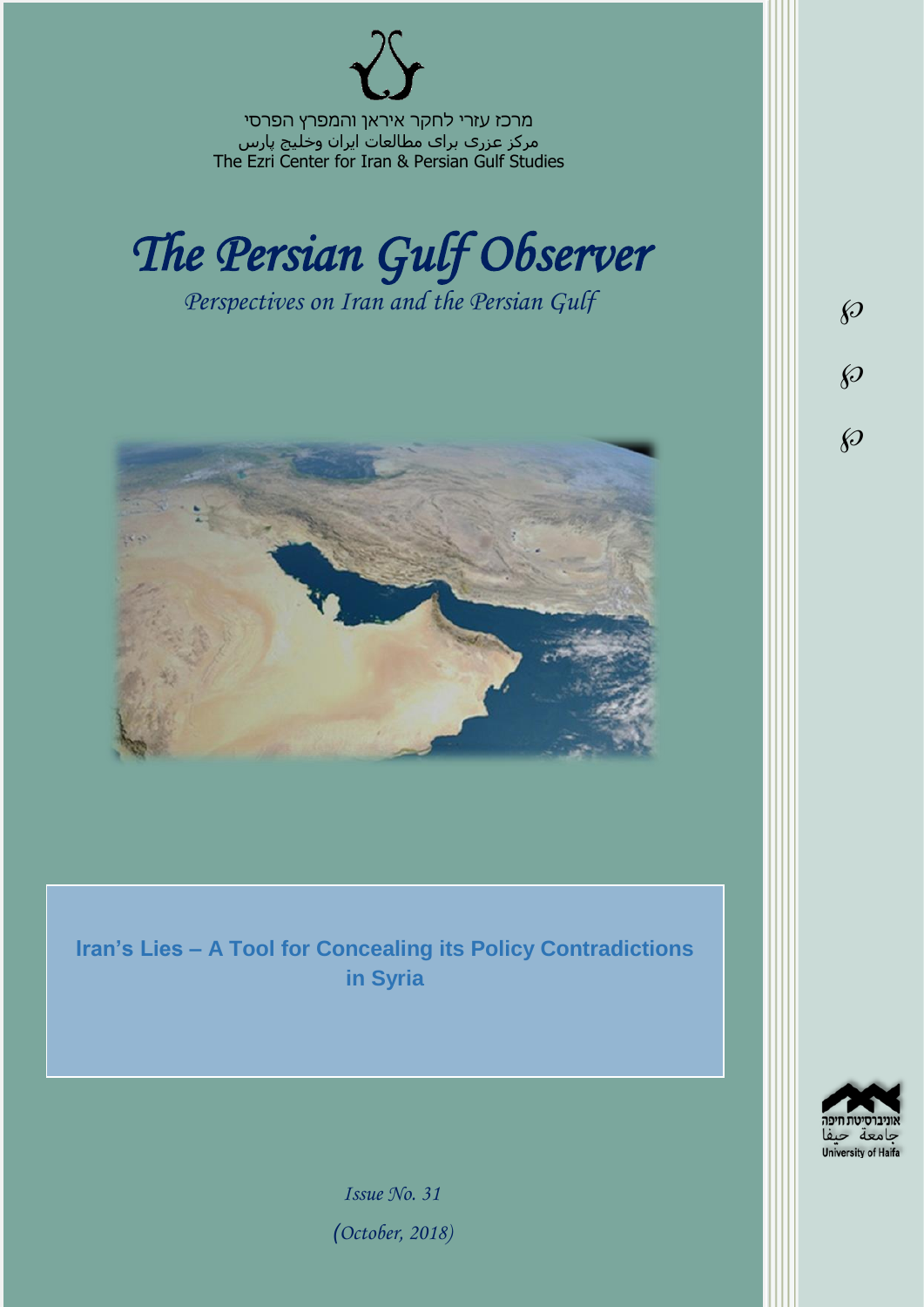Attached please find the 31<sup>st</sup> issue of *Persian Gulf Observer*, titled "Iran's Lies - A Tool for Concealing its Policy Contradictions in Syria?" by The Ezri Center's research fellow, Yossi Mansharof.

The Persian Gulf Observer: Perspectives on Iran and the Persian Gulf is published periodically by The Ezri Center for Iran & Persian Gulf Studies at the University of Haifa, expressing the views and analysis of the Ezri center's researchers on various issues concerning the Persian Gulf region and the countries which lay by its shores.

You are most welcome to follow the Ezri Center's tweets at: <https://twitter.com/EzriCenter> , be our friend on Facebook: [https://www.facebook.com/pages/The-Ezri-Center-for-Iran-and-](https://www.facebook.com/pages/The-Ezri-Center-for-Iran-and-Persian-Gulf-Studies/141080069242626)[Persian-Gulf-Studies/141080069242626](https://www.facebook.com/pages/The-Ezri-Center-for-Iran-and-Persian-Gulf-Studies/141080069242626)

Watch and listen to conferences and lecturers at the Center's YouTube channel: <https://www.youtube.com/channel/UCZdzvlhv7a8nxLjYZdaz68Q> and visit our site:<http://gulfc.haifa.ac.il/>

## DOS DOS DOS DOS DOS DOS DOS

להלן הגיליון ה- 31 של Observer Gulf Persian ובו מאמר שכותרתו *"השקרים של איראן – כלי לצמצום מתחים במדיניותה בסוריה"*

מאת יוסי מנשרוף, עמית מחקר במרכז עזרי.

יתפרסם בתדירות תקופתית ע"י The Persian Gulf Observer: Perspectives on Iran and the Persian Gulf מרכז עזרי לחקר איראן והמפרץ הפרסי באוניברסיטת חיפה, ובו מוצגים מאמרי דעה, פרי- עטם של חוקרי המרכז על מגוון נושאים מאזור המפרץ הפרסי והמדינות השוכנות לחופיו.

אנו מזמינים אתכם לעקוב אחרי ציוצי המרכז בטוויטר בכתובת: [EzriCenter/com.twitter://https](https://twitter.com/EzriCenter) ,

[https://www.facebook.com/pages/The-Ezri-Center-for-Iran-and-](https://www.facebook.com/pages/The-Ezri-Center-for-Iran-and-Persian-Gulf-Studies/141080069242626):כהיות חברים שלנו בפייסבוק

[Persian-Gulf-Studies/141080069242626](https://www.facebook.com/pages/The-Ezri-Center-for-Iran-and-Persian-Gulf-Studies/141080069242626)

לצפות ולהאזין לכנסים והרצאות בערוץ היו-טיוב של המרכז:

<https://www.youtube.com/channel/UCZdzvlhv7a8nxLjYZdaz68Q>

<http://gulfc.haifa.ac.il/> ולבקר אותנו באתר הבית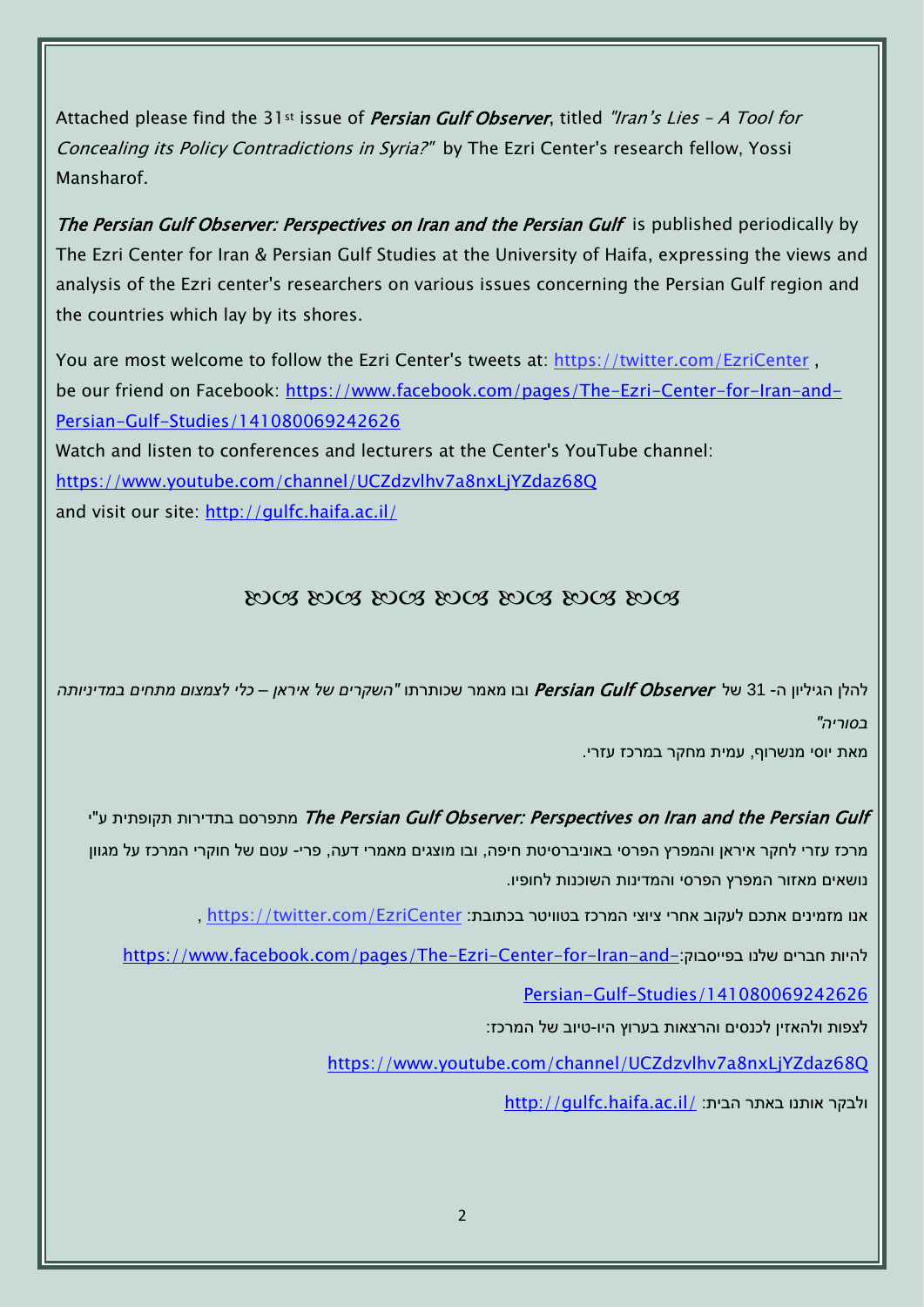# **Iran's Lies – A Tool for Concealing its Policy Contradictions in Syria**

#### By Yossi Mansharof

Since the beginning of the civil war in Syria in 2011, Iran has gradually been building up a presence there. This is based on Iran's direct involvement in the fighting by means of the Islamic Revolutionary Guard Corps (IRGC) and a variety of trans-national Shiite militias that it has created and nurtured. Iran is trying to obfuscate its presence in Syria, which will serve its interests in two ways: First, it serves Iran's internal need to conceal, to whatever extent possible, the amount of resources it is investing in Syria at the expense of Iran's citizens, particularly at a time when one of the main demands of protestors in Iran is to shift the huge amount of resources being used in Syria toward improving their standard of living. Second, the policy is part of the Iranian attempt to camouflage as much as possible its presence in Syria from those that oppose it and, in particular, Israel, the US and Saudi Arabia.

However, there are numerous internal contradictions within this policy of obfuscation since Iran cannot maintain a low profile while at the same time building up its military presence in Syria and therefore its deployment there has led to Israeli attacks. By means of aerial and other types of attacks that are attributed to it, Israel is officially standing behind the red lines it has drawn for itself in Syria, namely the prevention of an Iranian buildup in Syria and the "trickle" of advanced weapons from Iran to Hezbollah. Israel is no longer concealing its attacks in Syria and sometimes admits responsibility for them. It has admitted that from 2012 until August 2017, it carried out close to one hundred attacks on Iranian weapons shipments destined for Hezbollah and other organizations. In addition, at the beginning of September 2018, Israel admitted that since the beginning of 2017 it has attacked more than two hundred Iranian targets in Syria.

These attacks make clear the internal tension implicit in the Iranian buildup in Syria. In an attempt to obscure this tension, senior IRGC commanders initiated a propaganda campaign that helps Teheran maintain deniability. As part of this campaign, Iran is claiming that the Israeli attacks have only minor results while Iran's reprisals against Israel are highly effective. This is in spite of the fact that Iran has officially admitted that seven IRGC soldiers were killed on April 10, 2018 in a reprisal attack by Israel against the Syrian T4 base, from which an Iranian unmanned aerial vehicle that penetrated Israeli airspace was launched in February.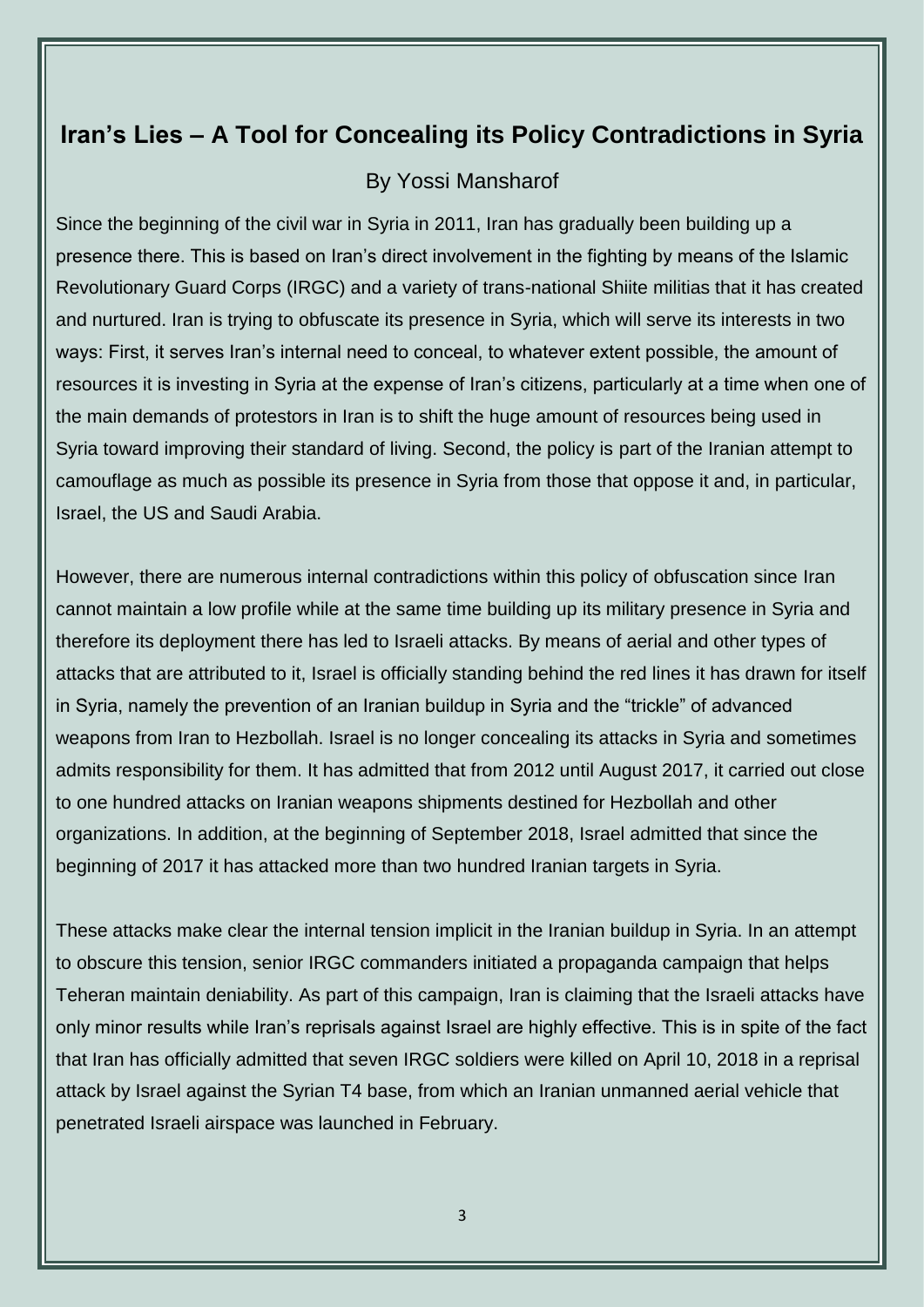In the face of Israel's pro-active policy in Syria, Iran was faced with the question of how to respond. However, apart from the failed attack by the Quds forces on the Golan Heights on May 10, which involved 32 missile launches—of which four were intercepted and the rest fell outside of Israel—Iran has adopted a passive policy of not operating against Israel. This is despite Israel's attack in response to the Iranian missile attack, during which seventy Iranian targets in Syria were attacked within two hours as part of the "House of Cards" operation, and in spite of the additional attacks by Israel since then. Thus, it appears that while Iranian leader Ali Khamenei has declared that Iran will react decisively if attacked, it has passively endured the Israeli attacks in Syria.

Iranian propaganda: Loss of life and damage to property as a result of the missile attacks against the Golan Heights

In the face of this reality, the IRGC and Hezbollah, its proxy, have chosen to conceal the absence of an effective response by means of a series of lies that are meant to present Iran as the victor which has inflicted major losses in life and property on Israel.

In a major speech given in Teheran on Quds Day on June 8th, 2018, the Deputy Commander of the IRGC, Hossein Salami, denied the attacks carried out by Israel against Iran in Syria since the attack in April and claimed that at the height of the Iranian missile attack against Israel in response to the attack on T4, Teheran conveyed a message to Israel that if it responds to the Iranian attack, the IRGC would flatten Tel Aviv with its missiles, and since then, according to him, Israel has refrained from attacking Iran.

In a speech in Teheran at the beginning of July 2018, IRGC political bureau director, Yadollah Javani, claimed that in the missile attack on the Golan Heights the Quds forces fired more than 60 missiles at Israel, which killed 50 people. Javani claimed that Israel is concealing its losses in this attack and described it as being paralyzed after receiving an Iranian message by way of Russia that Iran will launch missiles at Tel Aviv if the Israeli attacks continue.

Ramazan Sharif, the IRGC spokesman, explained in mid-July 2018 in an interview with the Al Manar channel of Hezbollah that the Israeli attacks in Syria are intended to shift global public opinion away from the illegitimate State of Israel, which was founded on occupied Palestinian land. Sharif declared that Israel is terrified and cannot stand up to Iran and Hezbollah in Syria. Other senior members of the IRGC have denied the Israeli claim that the "House of Cards" operation included attacks on more than 70 Iranian targets and claimed that the attack was in fact limited to the launch of only a few missiles.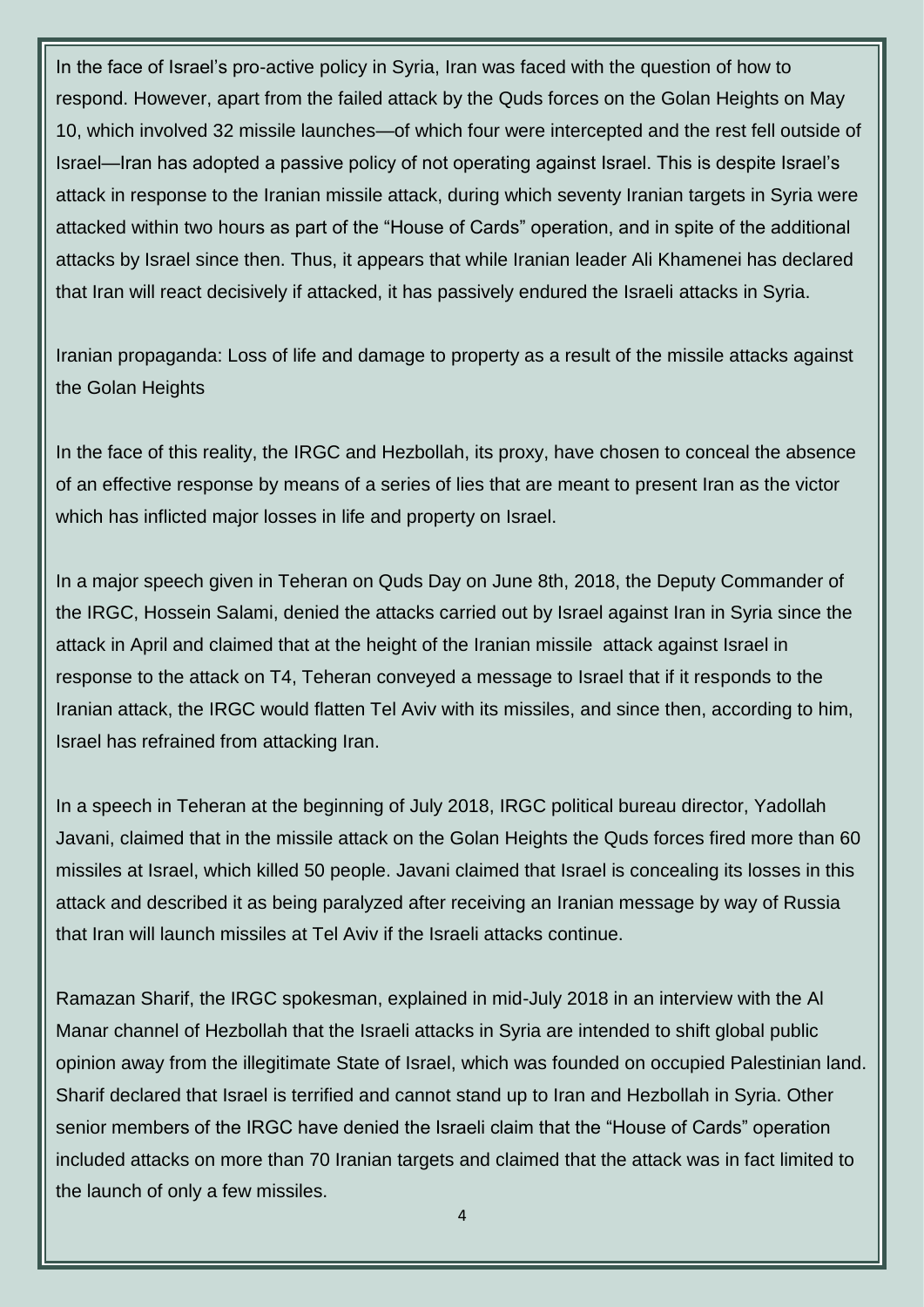The journalist Hossein Dalirian, the head of the military desk at the Tasnim News Agency, which is identified with the IRGC, went even further by claiming that the Iranian reprisal for the Israeli attack on T4 involved the firing of missiles at ten secret bases of the Israeli Intelligence Corps in the Golan Heights and that the missiles had damaged sensitive intelligence facilities, including eavesdropping equipment and radar. According to him, Iran had demonstrated intelligence superiority in that it identified these secret IDF bases.

Hezbollah also participated in the IRGC's campaign of lies. In a speech given in mid-May, 2018, Secretary General Hassan Nasrallah claimed that in the counter-attack by the Quds forces, 55 missiles were fired and landed on IDF bases with great accuracy, despite Israeli attempts to intercept them. He added that Israel had concealed the losses it incurred in this attack. In another speech he gave in late August 2018, Nasrallah described Israel as a weak country and declared that it lacks the motivation to fight and therefore is not ready for another war. Essentially, in standing behind its red lines in Syria again and again Israel is taking a risk that a war will break out in the North and the decision makers in Israel prefer that a war be fought now in order to disrupt the supply of advanced weapons to Hezbollah and the Iranian buildup in Syria, rather than fighting a war later on when the other side has already completed its buildup for its outbreak.

Hezbollah also reported on its site Al-Ahed that the Iranian missile counter-attack in May damaged the base of Unit 9900, a deciphering unit in the Israeli Intelligence Corps. The Hezbollah report was quoted by the IRGC-affiliated Tasnim News Agency. In truth, Unit 9900 does not have any bases in the Golan Heights.

As part of its policy against Israel in Syria, Iran is working hard to build an offensive deployment against Israel, while taking into account that even if part of the system is neutralized by Israel, it will still be able to establish a broad presence in Syria and to supply precision weaponry to Hezbollah. As part of Iran's quiet military buildup in Syria and its desire to conceal the major expenditure on its military involvement in the fighting in Syria from the Iranian public, it is denying the existence of Iranian bases throughout Syria. Therefore, it cannot confirm when they are attacked. An Iranian military response to the Israeli attacks therefore goes against Iran's policy of obfuscation in Syria.

At the same time, it appears that the Iranian decision not to respond to Israeli attacks is the result of three factors: